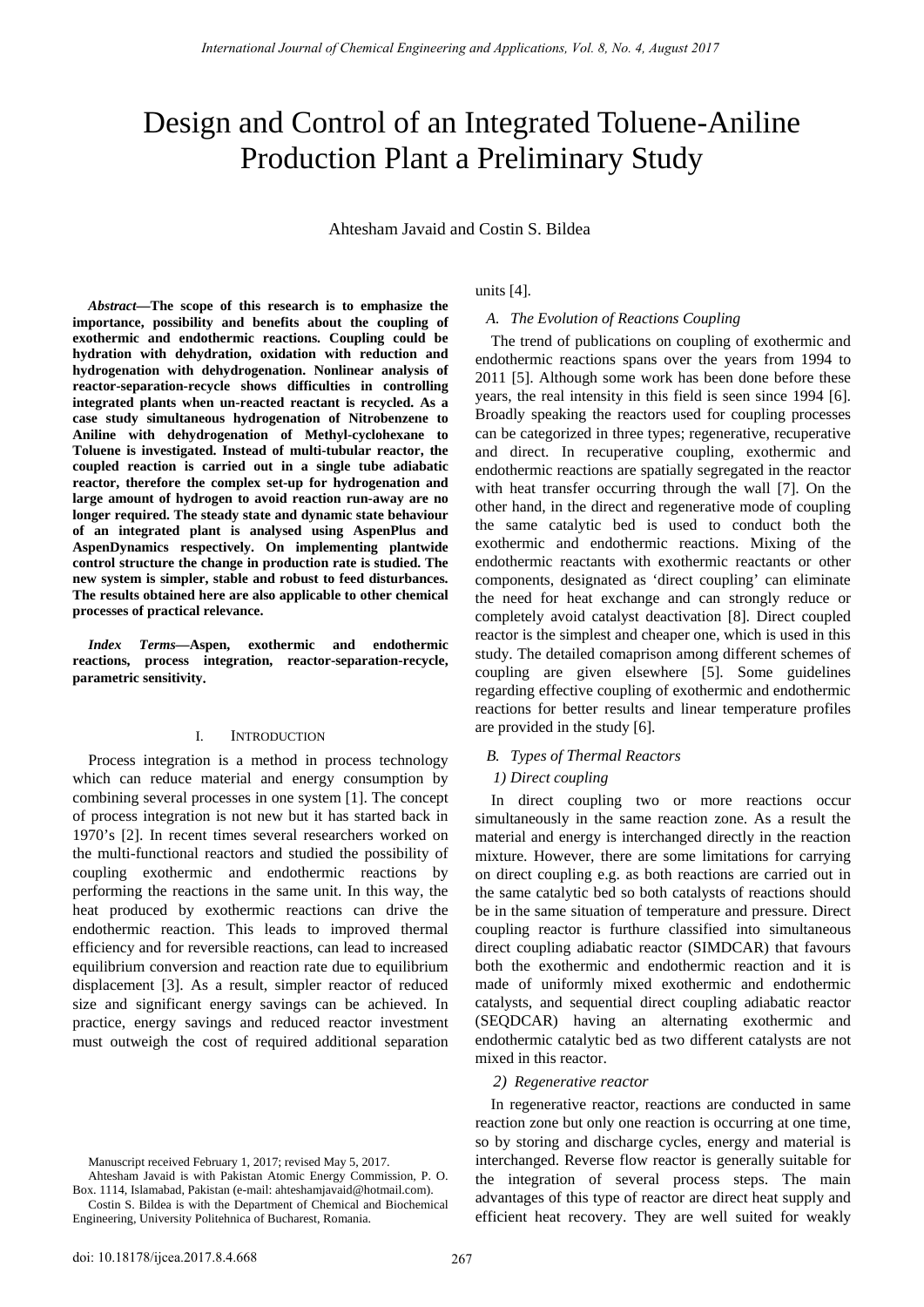exothermic reactions such as the catalytic purification of exhaust streams contaminated by volatile organic compounds [3]. Various investigators have studied reverse flow reactors and have concluded that one of the key issues is the development of hot spots that can damage the catalyst and the reactor walls.

# *3) Recuperative coupling*

In this type of coupling both the reactions are occurring simultaneously but are separated physically either by separation wall or membrane. The energy interchange is predictable through the wall or membrane but material interchange is only possible by permeation through membrane. Recuperative reactors can be operated cocurrently or counter currently. Figures of all types of coupling reactors are shown in Fig. 1.



Fig. 1. Reactors for coupling of reactions: (a) Direct (b) Regenerative (c & d) Recuperative Co and counter current.

## *C. Reactor-separation-recycle*

Despite the availability of comprehensive literature on exothermic and endothermic reactions system, the previous studies are focused only on stand-alone reactor. The effect of implementing reaction coupling in plantwide systems has addressed in few studies [4], [9], [10]. The steady state behaviour of plantwide system for following scheme was investigated [4], [9] assuming constant reactor inlet temperature to rule out the possibility of energy feedback effects.

The results obtained from their studies are applicable to large class of chemical processes, where heat required to perform endothermic reactions are supplied by secondary exothermic reactions. The by-product in one reaction may also be used as a reactant in second reaction. Utilization of both material and energy could be done through efficient coupling. Typical reactor-separation-recycle system is shown in Fig. 2.

Due to recycling of un-reacted reactant the interaction between the reactor and separation section leads to complex behaviour [4], [9], [10]. To avoid complex nonlinearities, fix the flow rates of both reactants if they are recycled separately, and when the reactants are recycled together fix the flow rate of at least one reactant [10]. The details of plantwide control structures to overcome non-linearity and unfeasibility are given elsewhere [4], [9], [10]. Behaviour of integrated systems is analysed in few studies [11]-[14] and found this new process intensification technique feasible and beneficial.

$$
A \xrightarrow{k_1} R + Q \quad r_A = k_1 w_A \quad \Delta H > 0 \tag{1}
$$

$$
B + Q \xrightarrow{k_2} P \quad r_B = k_2 w_B w_Q \ \Delta H < 0 \tag{2}
$$



#### II. INTEGRATED SYSTEM

Aniline is one of the significant chemicals which is used for the manufacturing of many important chemicals, e.g. cyclo-hexylamine, benzoquinone and alkylaniline etc. It is usually manufactured by the hydrogenation of nitrobenzene at 300 – 475 °C in fixed bed reactors ( $\Delta H = -443.0$ KJ/mole). Because of highly exothermic reactions a cooled multi-tubular reactor is used, which is expensive due to its complexity and cost of cooling. In addition to the larger heat area, very large hydrogen to nitrobenzene ratio (about 100:1) is needed, still tight temperature control is necessary in order to avoid reaction run-away.

$$
C_6H_5 - NO_2 + 3H_2 \to C_6H_5 - NH_2 + 2H_2O
$$
\n<sup>(3)</sup>\n<sup>NP</sup>

On the other hand, a large amount of energy ( $\Delta H = 205.3$ ) KJ/mole) is required for endothermic dehydrogenation of methyl-cyclohexane (MCH) to toluene (TOL).

$$
C_6H_{11} - CH_3 \rightarrow C_6H_5 - CH_3 + 3H_2
$$
 (4)  
MCH TOL

Instead of operating two independent systems for the production of Toluene and Aniline, both reactions can be carried out simultaneously in a single tube adiabatic reactor. The proposed coupled reaction is shown in equation 5.

$$
C_6H_{11} - CH_3 + C_6H_5 - NO_2 \rightarrow C_6H_5 - CH_3 + C_6H_5 - NH_2 + 2H_2O \tag{5}
$$

As a result the complex set-up for the hydrogenation reactor is simplified and eliminating the requirement of large hydrogen recycle. The nonlinearity of the whole system is evaluated when recycle stream is incorporated into the system.

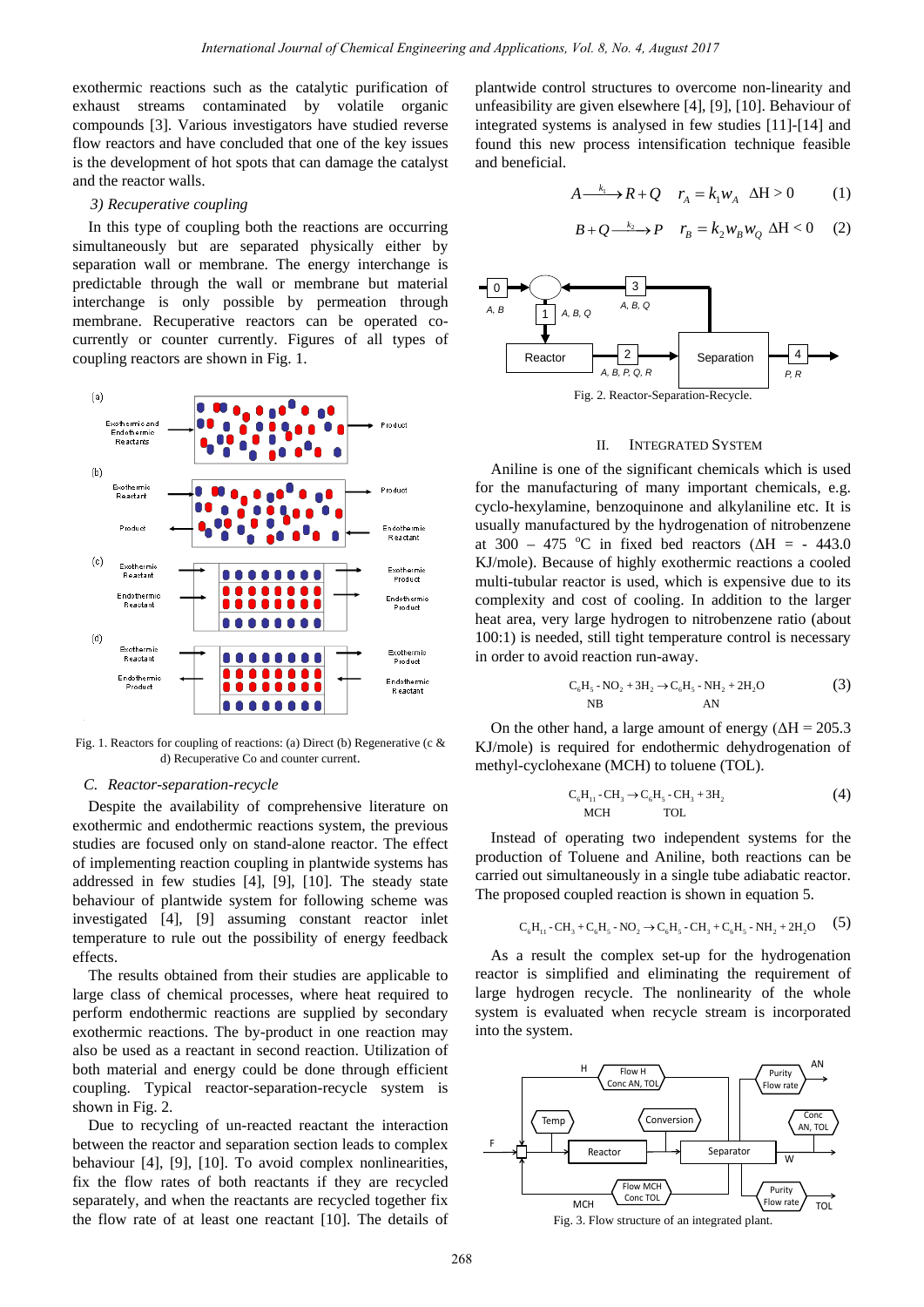# *A. Initial Data*

The design objective is to produce TOL and AN simultaneously of high purity in an integrated system. The flowsheet structure is given in Fig. 3. The feed stream (F) consists of hydrogen (H), methyl-cyclohexane (MCH) and nitrobenzene (NB). The reaction is performed in an adiabatic single tube plug-flow reactor. Heat exchanger is used to keep the reactants at reaction temperature. Boiling point differences among the products are the basis for designing of separation section. Hydrogen is separated from mixture by liquid-vapour separation and recycled. First distillation column separate aniline from rest of the mixture and second distillation is carried out to separate toluene.

# *B. Kinetics*

The reaction kinetics used in the simulation is taken from the literature. Copper-nickel catalyst is considered for aniline production and alumina catalyst for MCH dehydrogenation. The following expressions were used: Aniline production [15]:

$$
r_1 = k_2 \cdot p_{NB}^{0.5} \cdot p_{H_2}^{0.5} \tag{6}
$$

$$
k = 0.114 \exp\left(-\frac{8323}{T}\right)
$$
 kmol × m<sup>-3</sup> × s<sup>-1</sup> × Pa<sup>-1</sup> (7)

MCH dehydrogenation [16]:

$$
r_1 = k_1 \cdot p_{MCH} \tag{8}
$$

$$
k_1 = 3.07 \times 10^{13} \exp\left(\frac{-26539}{T}\right) \text{ kmol} \times \text{m}^{-3} \times \text{s}^{-1} \times \text{Pa}^{-1} \text{ (9)}
$$

## III. INTEGRATED PLANT

#### *A. Reactor*

Aspen Plus [17] simulator is used to study the behaviour of an integrated plant. Reactants are mixed and brought to reaction temperature, i.e. 300 ºC. Both reactions take place in a single tube adiabatic reactor having 1.5 m diameter and 4 m length. The conversion of nitrobenzene to Aniline and MCH to Toluene is 97% and 76%, respectively. Temperature and molar profiles along the reactor length is given in Fig. 4. The uniform temperature distribution resists the catalyst deactivation.



#### *Parametric study*

Parametric study is performed to check the robustness of the reactor. The reactor is operated on two different temperatures other than normal operating temperature. Linear and symmetrical temprature profiles are obtained which emphasize the stability of the reactor. Similar results ae obtained by varying Hydrogen to NB ratio. Profiles are shown in Fig. 5.



### *B. Flowsheet Description*

Reactants (Methyl-cyclohexane-60 kmol/h, nitrobenzene-20 kmol/h and hydrogen-100 kmol/h) are mixed and brought to reaction temperature (300 ºC). The reactor outlet is cooled to 20 ºC, and vapor-liquid-liquid separation is performed. The hydrogen is recycled, while the organic phase is separated, in two distillation columns. First column, operated at 1 bar with 20 stages, separates the aniline from the rest of mixture. About 99.5% aniline is recovered as a bottom product at the rate of 19.4 kmol/h with 97% purity. From the top, liquid distillate (MCH and TOL) is obtained and fed to second distillation column which is operated at 0.5 bar, having 40 stages. Toluene is obtained as a bottom product at the rate of 43 kmol/h with purity > 99%. From the top, un-reacted MCH with little amount of impurities is obtained as liquid distillate and is recycled. Flowsheet and plantwide diagram is given in Fig. 6 and detail of process streams are provided in Table I. *International Journal of Chemical Contents*, The Research of Chemical Engineering and Applications Using Engineering and Applications (Specifical Distributions (Specifical Engineering and Applications (Specifical Content

# *C. Plantwide Control*

The control strategy fixes the reactor-inlet flow of methyl-cyclohexane, hydrogen and nitrobenzene. The advantage of this control structure is that the production rate can be achieved by changing feed flow rates. A unique steady state exists for different inlet flow values. The control of heater, cooler and three phase separator is standard. The temperature of reactor-outlet stream is controlled by the cooling duty. Vapour-liquid-liquid separator has pressure controller to control vapour pressure, two liquid level controllers to control organic and aqueous phases. Control of the distillation column is standard: condenser duty controls the pressure, distillate and bottoms flow rates control the levels in the reflux drum and column sump. Tray temperature in the column is controlled by reboiler duty and product purity is ensured by controlling bottom temperature.

The controllers were chosen as PI and were tuned by the direct-synthesis method. The appropriate ranges of the controlled and manipulated variable were specified, and controller gain was set to 1 %/%. The integral time was set equal to an estimated time constant of the process, i.e. 20 minutes for temperature, 12 minutes for pressure and 60 minutes for level control.

## *D. Dynamics*

After analyzing the integrated system in steady state, the effect of combined feed (MCH and NB) disturbances is studied in dynamic state using Aspen Dynamics [18]. The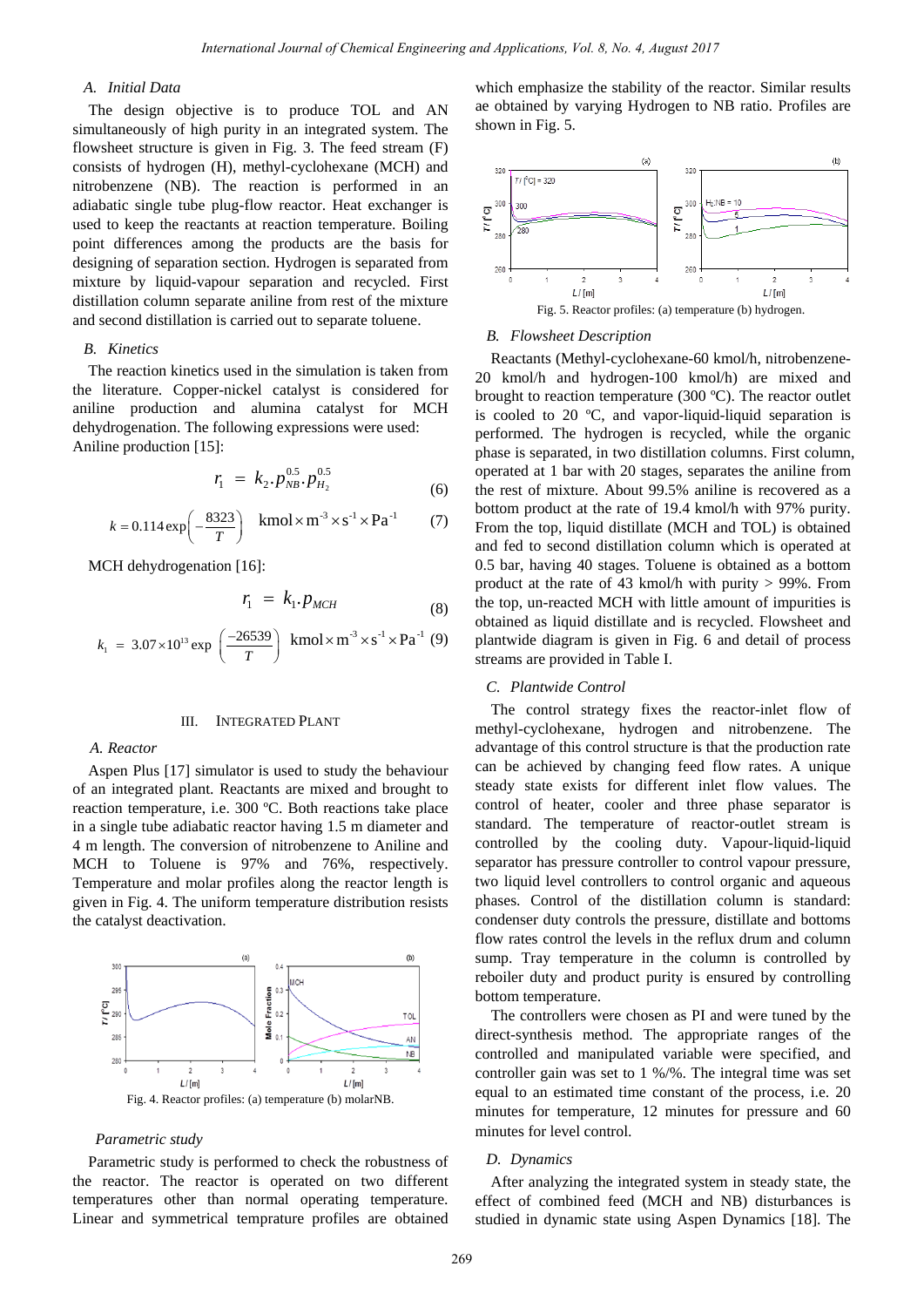change in feed rates is followed by change in TOL and AN production rate, while purity remains high. The result of dynamics simulation is shown in Fig. 7. It has been observed that the normal operating point is stable, and if the system is disturbed, it achieves a new steady state, which indicates the robustness of an integrated plant.



TABLE II: STREAM TABLE

|                                                                                                                                                                                                                                                                                                                                                                                                                                                                                                                                                                                                                                                                                                                                                                                                                                                                                                                                                                                                                                                                                                                                                                                                                                                                                                                                                                                                                                                                                                                                                                                                                                                                                                                                                                                                                                                                                                                                                                                                                                                                                                                                                                                                                                                                                                                                                                                                                                                                                                                                                                                                                                                                                                                                                                                                                                                                                                                                                                                                                                                                                                                                                                                                                                                                                                                                                                                                                                                                                                                                                                                                                                                                                                                                                                                                                                                                  |                  |                  | International Journal of Chemical Engineering and Applications, Vol. 8, No. 4, August 2017 |                                          |          |               |                                                                                                                                                                     |                          |                  |
|------------------------------------------------------------------------------------------------------------------------------------------------------------------------------------------------------------------------------------------------------------------------------------------------------------------------------------------------------------------------------------------------------------------------------------------------------------------------------------------------------------------------------------------------------------------------------------------------------------------------------------------------------------------------------------------------------------------------------------------------------------------------------------------------------------------------------------------------------------------------------------------------------------------------------------------------------------------------------------------------------------------------------------------------------------------------------------------------------------------------------------------------------------------------------------------------------------------------------------------------------------------------------------------------------------------------------------------------------------------------------------------------------------------------------------------------------------------------------------------------------------------------------------------------------------------------------------------------------------------------------------------------------------------------------------------------------------------------------------------------------------------------------------------------------------------------------------------------------------------------------------------------------------------------------------------------------------------------------------------------------------------------------------------------------------------------------------------------------------------------------------------------------------------------------------------------------------------------------------------------------------------------------------------------------------------------------------------------------------------------------------------------------------------------------------------------------------------------------------------------------------------------------------------------------------------------------------------------------------------------------------------------------------------------------------------------------------------------------------------------------------------------------------------------------------------------------------------------------------------------------------------------------------------------------------------------------------------------------------------------------------------------------------------------------------------------------------------------------------------------------------------------------------------------------------------------------------------------------------------------------------------------------------------------------------------------------------------------------------------------------------------------------------------------------------------------------------------------------------------------------------------------------------------------------------------------------------------------------------------------------------------------------------------------------------------------------------------------------------------------------------------------------------------------------------------------------------------------------------------|------------------|------------------|--------------------------------------------------------------------------------------------|------------------------------------------|----------|---------------|---------------------------------------------------------------------------------------------------------------------------------------------------------------------|--------------------------|------------------|
| in feed rates is followed by change in TOL and AN<br>tion rate, while purity remains high. The result of<br>ics simulation is shown in Fig. 7. It has been                                                                                                                                                                                                                                                                                                                                                                                                                                                                                                                                                                                                                                                                                                                                                                                                                                                                                                                                                                                                                                                                                                                                                                                                                                                                                                                                                                                                                                                                                                                                                                                                                                                                                                                                                                                                                                                                                                                                                                                                                                                                                                                                                                                                                                                                                                                                                                                                                                                                                                                                                                                                                                                                                                                                                                                                                                                                                                                                                                                                                                                                                                                                                                                                                                                                                                                                                                                                                                                                                                                                                                                                                                                                                                       |                  |                  |                                                                                            |                                          |          |               | observed that the normal operating point is stable, and<br>system is disturbed, it achieves a new steady state,<br>indicates the robustness of an integrated plant. |                          |                  |
| <b>MCH Recycle</b><br><b>NR</b><br>Hydrogen<br>Mixer                                                                                                                                                                                                                                                                                                                                                                                                                                                                                                                                                                                                                                                                                                                                                                                                                                                                                                                                                                                                                                                                                                                                                                                                                                                                                                                                                                                                                                                                                                                                                                                                                                                                                                                                                                                                                                                                                                                                                                                                                                                                                                                                                                                                                                                                                                                                                                                                                                                                                                                                                                                                                                                                                                                                                                                                                                                                                                                                                                                                                                                                                                                                                                                                                                                                                                                                                                                                                                                                                                                                                                                                                                                                                                                                                                                                             |                  |                  |                                                                                            | Fig. 6. Flowsheet and plantwide control. | Col-1 In | Col-1         | Purge<br>Col-2 In                                                                                                                                                   |                          |                  |
|                                                                                                                                                                                                                                                                                                                                                                                                                                                                                                                                                                                                                                                                                                                                                                                                                                                                                                                                                                                                                                                                                                                                                                                                                                                                                                                                                                                                                                                                                                                                                                                                                                                                                                                                                                                                                                                                                                                                                                                                                                                                                                                                                                                                                                                                                                                                                                                                                                                                                                                                                                                                                                                                                                                                                                                                                                                                                                                                                                                                                                                                                                                                                                                                                                                                                                                                                                                                                                                                                                                                                                                                                                                                                                                                                                                                                                                                  |                  |                  |                                                                                            | TABLE II: STREAM TABLE                   |          |               |                                                                                                                                                                     |                          |                  |
|                                                                                                                                                                                                                                                                                                                                                                                                                                                                                                                                                                                                                                                                                                                                                                                                                                                                                                                                                                                                                                                                                                                                                                                                                                                                                                                                                                                                                                                                                                                                                                                                                                                                                                                                                                                                                                                                                                                                                                                                                                                                                                                                                                                                                                                                                                                                                                                                                                                                                                                                                                                                                                                                                                                                                                                                                                                                                                                                                                                                                                                                                                                                                                                                                                                                                                                                                                                                                                                                                                                                                                                                                                                                                                                                                                                                                                                                  | <b>MCH</b>       | NB               | Hydrogen                                                                                   | R-In                                     | R-Out    | $Col-1In$     | $Col-2In$                                                                                                                                                           | AN                       | TOL              |
| Temperature / [°C]                                                                                                                                                                                                                                                                                                                                                                                                                                                                                                                                                                                                                                                                                                                                                                                                                                                                                                                                                                                                                                                                                                                                                                                                                                                                                                                                                                                                                                                                                                                                                                                                                                                                                                                                                                                                                                                                                                                                                                                                                                                                                                                                                                                                                                                                                                                                                                                                                                                                                                                                                                                                                                                                                                                                                                                                                                                                                                                                                                                                                                                                                                                                                                                                                                                                                                                                                                                                                                                                                                                                                                                                                                                                                                                                                                                                                                               | 25               | 25               | 45.2                                                                                       | 300                                      | 287.2    | 20            | 60                                                                                                                                                                  | 183.4                    | 88.7             |
| Pressure / [bar]                                                                                                                                                                                                                                                                                                                                                                                                                                                                                                                                                                                                                                                                                                                                                                                                                                                                                                                                                                                                                                                                                                                                                                                                                                                                                                                                                                                                                                                                                                                                                                                                                                                                                                                                                                                                                                                                                                                                                                                                                                                                                                                                                                                                                                                                                                                                                                                                                                                                                                                                                                                                                                                                                                                                                                                                                                                                                                                                                                                                                                                                                                                                                                                                                                                                                                                                                                                                                                                                                                                                                                                                                                                                                                                                                                                                                                                 | 1.5              | 1.5              | 1.5                                                                                        | 1.5                                      | 1.5      | 1.2           | 1                                                                                                                                                                   | 1                        | 0.5              |
| Mole Flow / [kmol/hr]                                                                                                                                                                                                                                                                                                                                                                                                                                                                                                                                                                                                                                                                                                                                                                                                                                                                                                                                                                                                                                                                                                                                                                                                                                                                                                                                                                                                                                                                                                                                                                                                                                                                                                                                                                                                                                                                                                                                                                                                                                                                                                                                                                                                                                                                                                                                                                                                                                                                                                                                                                                                                                                                                                                                                                                                                                                                                                                                                                                                                                                                                                                                                                                                                                                                                                                                                                                                                                                                                                                                                                                                                                                                                                                                                                                                                                            | 44.92            | 20               | 100                                                                                        | 189.2                                    | 301.82   | 83.86         | 63.95                                                                                                                                                               | 19.9                     | 43.17            |
| Mole Fraction                                                                                                                                                                                                                                                                                                                                                                                                                                                                                                                                                                                                                                                                                                                                                                                                                                                                                                                                                                                                                                                                                                                                                                                                                                                                                                                                                                                                                                                                                                                                                                                                                                                                                                                                                                                                                                                                                                                                                                                                                                                                                                                                                                                                                                                                                                                                                                                                                                                                                                                                                                                                                                                                                                                                                                                                                                                                                                                                                                                                                                                                                                                                                                                                                                                                                                                                                                                                                                                                                                                                                                                                                                                                                                                                                                                                                                                    |                  |                  |                                                                                            |                                          |          |               |                                                                                                                                                                     |                          |                  |
| Methyl-cyclohexane                                                                                                                                                                                                                                                                                                                                                                                                                                                                                                                                                                                                                                                                                                                                                                                                                                                                                                                                                                                                                                                                                                                                                                                                                                                                                                                                                                                                                                                                                                                                                                                                                                                                                                                                                                                                                                                                                                                                                                                                                                                                                                                                                                                                                                                                                                                                                                                                                                                                                                                                                                                                                                                                                                                                                                                                                                                                                                                                                                                                                                                                                                                                                                                                                                                                                                                                                                                                                                                                                                                                                                                                                                                                                                                                                                                                                                               | $\mathbf{1}$     | $\boldsymbol{0}$ | 0.008                                                                                      | 0.321                                    | 0.056    | 0.183         | 0.24                                                                                                                                                                | $\boldsymbol{0}$         | 0.005            |
| Toluene                                                                                                                                                                                                                                                                                                                                                                                                                                                                                                                                                                                                                                                                                                                                                                                                                                                                                                                                                                                                                                                                                                                                                                                                                                                                                                                                                                                                                                                                                                                                                                                                                                                                                                                                                                                                                                                                                                                                                                                                                                                                                                                                                                                                                                                                                                                                                                                                                                                                                                                                                                                                                                                                                                                                                                                                                                                                                                                                                                                                                                                                                                                                                                                                                                                                                                                                                                                                                                                                                                                                                                                                                                                                                                                                                                                                                                                          | $\mathbf{0}$     | $\boldsymbol{0}$ | 0.014                                                                                      | 0.019                                    | 0.158    | 0.538         | 0.706                                                                                                                                                               | 0.001                    | 0.993            |
| Hydrogen                                                                                                                                                                                                                                                                                                                                                                                                                                                                                                                                                                                                                                                                                                                                                                                                                                                                                                                                                                                                                                                                                                                                                                                                                                                                                                                                                                                                                                                                                                                                                                                                                                                                                                                                                                                                                                                                                                                                                                                                                                                                                                                                                                                                                                                                                                                                                                                                                                                                                                                                                                                                                                                                                                                                                                                                                                                                                                                                                                                                                                                                                                                                                                                                                                                                                                                                                                                                                                                                                                                                                                                                                                                                                                                                                                                                                                                         | 0                | $\boldsymbol{0}$ | 0.962                                                                                      | 0.528                                    | 0.576    | 0             | 0                                                                                                                                                                   | $\boldsymbol{0}$         | 0                |
| Nitrobenzene                                                                                                                                                                                                                                                                                                                                                                                                                                                                                                                                                                                                                                                                                                                                                                                                                                                                                                                                                                                                                                                                                                                                                                                                                                                                                                                                                                                                                                                                                                                                                                                                                                                                                                                                                                                                                                                                                                                                                                                                                                                                                                                                                                                                                                                                                                                                                                                                                                                                                                                                                                                                                                                                                                                                                                                                                                                                                                                                                                                                                                                                                                                                                                                                                                                                                                                                                                                                                                                                                                                                                                                                                                                                                                                                                                                                                                                     | $\boldsymbol{0}$ | 1                | 0                                                                                          | 0.106                                    | 0.002    | 0.007         | 0                                                                                                                                                                   | 0.029                    | $\mathbf{0}$     |
| Aniline                                                                                                                                                                                                                                                                                                                                                                                                                                                                                                                                                                                                                                                                                                                                                                                                                                                                                                                                                                                                                                                                                                                                                                                                                                                                                                                                                                                                                                                                                                                                                                                                                                                                                                                                                                                                                                                                                                                                                                                                                                                                                                                                                                                                                                                                                                                                                                                                                                                                                                                                                                                                                                                                                                                                                                                                                                                                                                                                                                                                                                                                                                                                                                                                                                                                                                                                                                                                                                                                                                                                                                                                                                                                                                                                                                                                                                                          | $\boldsymbol{0}$ | $\boldsymbol{0}$ | $\mathbf{0}$                                                                               | $\boldsymbol{0}$                         | 0.064    |               |                                                                                                                                                                     |                          | 0.002            |
| Water                                                                                                                                                                                                                                                                                                                                                                                                                                                                                                                                                                                                                                                                                                                                                                                                                                                                                                                                                                                                                                                                                                                                                                                                                                                                                                                                                                                                                                                                                                                                                                                                                                                                                                                                                                                                                                                                                                                                                                                                                                                                                                                                                                                                                                                                                                                                                                                                                                                                                                                                                                                                                                                                                                                                                                                                                                                                                                                                                                                                                                                                                                                                                                                                                                                                                                                                                                                                                                                                                                                                                                                                                                                                                                                                                                                                                                                            | $\mathbf{0}$     | $\boldsymbol{0}$ | 0.016                                                                                      | 0.025                                    | 0.145    | 0.231<br>0.04 | 0.002<br>0.053                                                                                                                                                      | 0.97<br>$\boldsymbol{0}$ | $\boldsymbol{0}$ |
| vol. 20, pp. 1337-1345, 2000.<br>Parirty/[kmol/kmol]<br><b>TOL</b><br>G. Towler and S. Lynn, "Novel applications of reaction of<br><b>MCH</b><br>$\lceil 3 \rceil$<br>0.98<br>Use of carbon dioxide to shift the equilibrium of dehydro<br><b>TOL</b><br>0.96<br>AN<br>reactions," Chem. Eng. Sci., vol. 16, pp. 2585-2591, 1994.<br>Recycle<br>0.94<br>P. Altimari and C. S. Bildea, "Coupling exothermic and end-<br>$[4]$<br>NB<br>0.92<br>reactions in plug-flow reactor-separation-recycle systems,"<br>Chem. Res., vol. 47, pp. 6685-6697, 2008.<br>0.9<br>2<br>6<br>8<br>10<br>8<br>Ō<br>10<br>M. R. Rahimpour, M. R. Dehnavi, F. Alalhgholipour, D. In<br>[5]<br>Ime / [hr]<br><i>ume</i> / [nr]<br>and S. M. Jokar, Appl. Energy, pp. 99-496, 2012.<br>Fig. 7. Dynamic simulation.<br>R. C. Ramaswamy, Ph.D. Thesis, Sever Institute of Wa<br>[6]<br>University, Saint Louis, USA, 2006.<br>M. Zanfir and A. Gavriilidis, "Catalytic combustion assisted<br>[7]<br>steam reforming in a catalytic plate reactor,"Chem. Eng. Sci.,<br>IV.<br><b>CONCLUSIONS</b><br>pp. 3947-3960, 2003.<br>pling of exothermic and endothermic reactions is one<br>$\lceil 8 \rceil$<br>M. S. Kulkarni, Ph.D. Thesis, Sever Institute of Wa<br>methods for process intensification in which both<br>University, Saint Louis, USA, 1996.<br>[9]<br>P. Altimari and C. S. Bildea, "Integrated design and co<br>al and energy can be utilized. Incorporating both<br>plantwide systems coupling exothermic and endothermic re<br>ses in a coupled unit can reduce the size and<br>Comput. Chem. Eng., vol. 33, pp. 911-923, 2009.<br>exity of an equipment. An attempt has been made to<br>[10] K. Steur, C. S. Bildea, P. Altimari, and A. C. Dimian, "In<br>the significance of this new field by considering<br>design and control of plantwide systems coupling exother<br>endothermic reactions," Comput. Chem. Eng., vol. 33, p. 628,<br>mode of coupling. The behaviour of integrated plants<br>[11] P. Octavian, V. van der Last, C. S. Bildea, and P. Altimari,<br>components are recycled is different from stand-<br>and control of integrated styrene-aniline production plant," Q<br>reactors, and recycling adds non-linearity to the<br><i>Product and Process Modeling, vol. 4, no. 5, Article 19, 2009</i><br>. Integrated Toulene-Aniline production is feasible<br>[12] A. Javaid and C. S. Bildea, "Design and control of an integral<br>butanediol dehydrogenation and furfural hydrogenation plant<br>he benefits of simpler reactor and less hydrogen<br><i>Eng. Technol., vol.</i> 37, no. 9, pp. 1515-1524, 2014.<br>ement. The new system is less sensitive to feed<br>[13] A. Javaid and C. S. Bildea, "Design and control of Di n-Pen<br>ature and hydrogen to NB ratio.<br>process," Period. Polyteh. Chem. Engineering, vol. 59, no. 2<br>complexity of plant is reduced by fixing the inlet<br>2015.<br>[14] A. Javaid and C. S. Bildea, "Integrated process for γ-butyr<br>f MCH, NB and Hydrogen. The robusteness of the<br>production," <i>UPB Scientific Bulletin</i> , vol. 76, no. 3, pp. 33-42<br>ted plant is checked in dynamic mode and found new<br>[15] D. N. Rihani, T. K. Narayanan, and L. K. Doraiswamy, "Ki<br>d system controllable, allowing for changes in<br>catalytic vapor-phase hydrogenation of nitrobenzene to anili<br>Eng. Chem. Proc. Des. Dev., vol. 4, pp. 403-410, 1965.<br>tion rate while keeping high products purity.<br>[16] G. Maria, A. W. Marin, S. Muller, and E. Newson, "Model<br>scaleup of the kinetics with deactivation of methylcycl<br><b>REFERENCES</b><br>dehydrogenation for hydrogen energy storage," Chem. Eng.<br>51, no. 11, pp. 2891-2896, 1996.<br>Friedler, "Process integration, modelling and optimisation for<br>[17] ASPENTECH, "Aspen plus getting started building and rule |                  |                  |                                                                                            |                                          |          |               |                                                                                                                                                                     |                          |                  |
| ergy saving and pollution reduction," <i>Appl. Therm. Eng.</i> , vol. 30, p.<br>70, 2010.                                                                                                                                                                                                                                                                                                                                                                                                                                                                                                                                                                                                                                                                                                                                                                                                                                                                                                                                                                                                                                                                                                                                                                                                                                                                                                                                                                                                                                                                                                                                                                                                                                                                                                                                                                                                                                                                                                                                                                                                                                                                                                                                                                                                                                                                                                                                                                                                                                                                                                                                                                                                                                                                                                                                                                                                                                                                                                                                                                                                                                                                                                                                                                                                                                                                                                                                                                                                                                                                                                                                                                                                                                                                                                                                                                        |                  |                  |                                                                                            |                                          |          |               | process model," <i>ASPEN Technology</i> , <i>Burlington</i> , 2010.                                                                                                 |                          |                  |
|                                                                                                                                                                                                                                                                                                                                                                                                                                                                                                                                                                                                                                                                                                                                                                                                                                                                                                                                                                                                                                                                                                                                                                                                                                                                                                                                                                                                                                                                                                                                                                                                                                                                                                                                                                                                                                                                                                                                                                                                                                                                                                                                                                                                                                                                                                                                                                                                                                                                                                                                                                                                                                                                                                                                                                                                                                                                                                                                                                                                                                                                                                                                                                                                                                                                                                                                                                                                                                                                                                                                                                                                                                                                                                                                                                                                                                                                  |                  |                  |                                                                                            | 270                                      |          |               |                                                                                                                                                                     |                          |                  |



## IV. CONCLUSIONS

Coupling of exothermic and endothermic reactions is one of the methods for process intensification in which both material and energy can be utilized. Incorporating both processes in a coupled unit can reduce the size and complexity of an equipment. An attempt has been made to prove the significance of this new field by considering direct mode of coupling. The behaviour of integrated plants where components are recycled is different from standalone reactors, and recycling adds non-linearity to the system. Integrated Toulene-Aniline production is feasible with the benefits of simpler reactor and less hydrogen requirement. The new system is less sensitive to feed temperature and hydrogen to NB ratio.

The complexity of plant is reduced by fixing the inlet flow of MCH, NB and Hydrogen. The robusteness of the integrated plant is checked in dynamic mode and found new coupled system controllable, allowing for changes in production rate while keeping high products purity.

#### **REFERENCES**

[1] F. Friedler, "Process integration, modelling and optimisation for energy saving and pollution reduction," *Appl. Therm. Eng.*, vol. 30, p. 2270, 2010.

- [2] R. Smith, "State of the art in process integration,"*Appl. Therm. Eng.*, vol. 20, pp. 1337-1345, 2000.
- [3] G. Towler and S. Lynn, "Novel applications of reaction coupling: Use of carbon dioxide to shift the equilibrium of dehydrogenation reactions," *Chem. Eng. Sci.*, vol. 16, pp. 2585-2591, 1994.
- [4] P. Altimari and C. S. Bildea, "Coupling exothermic and endothermic reactions in plug-flow reactor−separation−recycle systems," *Ind. Eng. Chem. Res*., vol. 47, pp. 6685-6697, 2008.
- [5] M. R. Rahimpour, M. R. Dehnavi, F. Alalhgholipour, D. Iranshahi, and S. M. Jokar, *Appl. Energy*, pp. 99-496, 2012.
- [6] R. C. Ramaswamy, Ph.D. Thesis, Sever Institute of Washington University, Saint Louis, USA, 2006.
- [7] M. Zanfir and A. Gavriilidis, "Catalytic combustion assisted methane steam reforming in a catalytic plate reactor,"*Chem. Eng. Sci.*, vol. 58, pp. 3947-3960, 2003.
- [8] M. S. Kulkarni, Ph.D. Thesis, Sever Institute of Washington University, Saint Louis, USA, 1996.
- [9] P. Altimari and C. S. Bildea, "Integrated design and control of plantwide systems coupling exothermic and endothermic reactions," *Comput. Chem. Eng.*, vol. 33, pp. 911-923, 2009.
- [10] K. Steur, C. S. Bildea, P. Altimari, and A. C. Dimian, "Integrated design and control of plantwide systems coupling exothermic and endothermic reactions," *Comput. Chem. Eng.*, vol. 33, p. 628, 2009.
- [11] P. Octavian, V. van der Last, C. S. Bildea, and P. Altimari, "Design and control of integrated styrene-aniline production plant," *Chemical Product and Process Modeling*, vol. 4, no. 5, Article 19, 2009.
- [12] A. Javaid and C. S. Bildea, "Design and control of an integrated 1,4 butanediol dehydrogenation and furfural hydrogenation plant," *Chem. Eng. Technol.*, vol. 37, no. 9, pp. 1515-1524, 2014.
- [13] A. Javaid and C. S. Bildea, "Design and control of Di n-Pentyl ether process," *Period. Polyteh. Chem. Engineering*, vol. 59, no. 2, p. 165, 2015.
- [14] A. Javaid and C. S. Bildea, "Integrated process for γ-butyrolactone production," *UPB Scientific Bulletin*, vol. 76, no. 3, pp. 33-42, 2014.
- [15] D. N. Rihani, T. K. Narayanan, and L. K. Doraiswamy, "Kinetics of catalytic vapor-phase hydrogenation of nitrobenzene to aniline," *Ind. Eng. Chem. Proc. Des. Dev*., vol. 4, pp. 403-410, 1965.
- [16] G. Maria, A. W. Marin, S. Muller, and E. Newson, "Modelling and scaleup of the kinetics with deactivation of methylcyclohexane dehydrogenation for hydrogen energy storage," *Chem. Eng. Sci.,* vol. 51, no. 11, pp. 2891-2896, 1996.
- [17] ASPENTECH, "Aspen plus getting started building and running a process model," *ASPEN Technology, Burlington*, 2010.